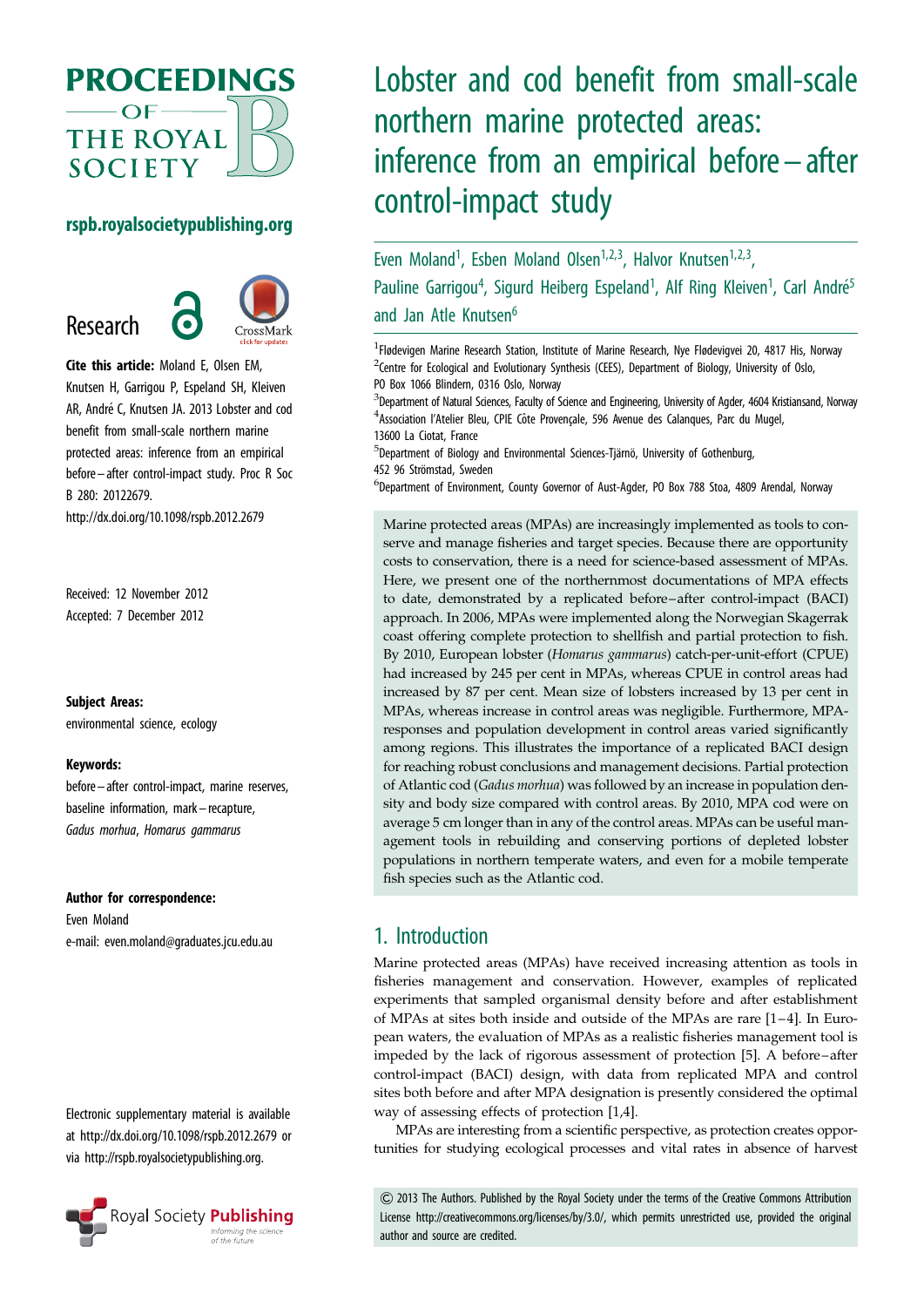2

mortality. From a management perspective, ecological studies in MPAs are essential in order to monitor their impacts both within and outside their boundaries [\[6,7](#page-7-0)]. The implementation of MPAs is commonly perceived as an opportunity cost to certain stakeholder groups, such as commercial and recreational fishers [[8,9\]](#page-7-0). Consequently, scientific evaluation of the degree to which MPAs meet management objectives is important, especially in areas where the use of this management tool is in the early, experimental stages, and where there is minimal prior knowledge regarding expected outcomes.

Species that are expected to demonstrate the strongest response to protection are those that are subject to high fishing mortality and have low rates of movement relative to the size of the refuge [[10](#page-7-0) –[12](#page-7-0)]. Laurel & Bradbury [\[13](#page-7-0)] noted that most research on the design, implementation and evaluation of MPAs is based on small-scale tropical examples. Based on their review of pelagic larval duration and genetic homogeneity in a number of temperate fish species, they proposed that MPAs in high latitudes and cold ocean regions will need to be larger in order to scale with dispersal and gene flow. This assumption has been increasingly challenged by observations of genetically and demographically structured populations of northern species with considerable potential both for long-range dispersal and egg/larval drift (e.g. Clupea harengus [\[14\]](#page-7-0); Gadus morhua [\[15](#page-7-0)], Gadus macrocephalus [[16\]](#page-7-0)). For coastal Atlantic cod (studied herein), it has been shown that fine-scale population structure is maintained by retention of eggs and larvae in fjords and also limited movement of older fish [[17,18\]](#page-7-0). While MPAs with potential to protect temperate species throughout their life histories will need to be large in more open systems, it is not known whether small-scale MPAs may confer benefits to demersal species with pelagic larval stages along convoluted coastlines in high latitudes.

To date, there is a paucity of information regarding responses to protection for Atlantic cod within MPAs throughout the species range. One of the few MPAs under study since 2005 is in Gilbert Bay, Canada [[19\]](#page-7-0). Here, the resident cod stock has been subject to even further decline after the designation of the MPA [[20\]](#page-7-0). Jaworski et al. [\[21](#page-7-0)] showed that an Icelandic offshore trawl and long-line exclusion zone had a positive effect on abundance of exploitable sizes of Atlantic cod.

Here, we apply a BACI study design to assess the effect of MPAs on lobster and cod in a northern temperate marine ecosystem. As far as we are aware, only few studies have previously used this recommended design and none in northern temperate coastal regions. We show that both lobster and cod generally responded positively to protection, but also that there were clear regional differences in MPA-response and population development in adjacent fished areas. These differences illustrate the value of the BACI study design for science and management.

## 2. Material and methods

## (a) European lobster

The European lobster is a large long-lived decapod crustacean of ecological and commercial importance, distributed from the north of Norway to Morocco in North Africa [[22](#page-7-0)]. European lobster longevity may potentially span several decades [[23](#page-7-0)]. Based on data from wild caught females, size at 50 per cent maturity (i.e. when 25% of females are ovigerous to allow for biennial

spawning) in Skagerrak is 79 – 80 mm carapace length (CL)  $(\approx 23$  cm total length, TL) (M. Ulmestrand, Swedish University for Agricultural Sciences 2008, unpublished data). In Norway, landings of European lobster (Homarus gammarus) decreased dramatically (90%) between 1960 and 1980, indicating a collapse [[24](#page-7-0)]. However, catch rate (catch-per-unit-effort, CPUE), which has decreased by 65 per cent from the 1950s to 2000s [[25](#page-7-0)], is considered a better indication of stock status [[26](#page-7-0)]. Since 2006, this species has ranked on the Norwegian red list as 'near threatened' according to the International Union for Conservation of Nature (IUCN) criteria [[27](#page-7-0)]. In Norway, lobsters are legally caught when greater than or equal to 25 cm TL (minimum legal size, MLS) in traps fitted with two circular escape vents measuring 60 mm in diameter. There is a trade and landings ban on egg-bearing females. Effort is limited to 10 and 100 traps for recreational and commercial participants, respectively.

## (b) Atlantic cod

The Atlantic cod is an important food fish for humans, with a wide North Atlantic distribution. Atlantic cod exhibit a range of movement behaviours, from long-distance spawning migration of oceanic life-history forms to stationary coastal cod [\[18\]](#page-7-0). Spawning along the coast usually takes place from January to April, depending on temperature [\[28](#page-7-0)]. In Skagerrak, coastal cod is genetically structured into local populations on a scale of 30 km or less [[15\]](#page-7-0). Among these populations, age at 50 per cent maturity varies from 2 to 4 years; whereas body length (BL) at 50 per cent maturity varies from 35–60 cm [[29](#page-7-0)]. In Norway, coastal cod is legally caught when greater than or equal to 40 cm (MLS) by the full range of gear, the most common being hook and line, gillnet, fyke net and traps. Coastal cod are also harvested as by-catch by coastal shrimp trawlers. In Skagerrak, several coastal areas have been depleted of adult cod over the last decade [\[30,31](#page-7-0)], and a recent study found that 50 per cent of potentially mature cod were removed by fishing each year [\[32](#page-7-0)], suggesting a high level of fishing pressure. Since 2002, recruitment of gadoids has been exceptionally poor along the Skagerrak coast, possibly linked to concurrent changes in the plankton community [[33](#page-7-0)].

### (c) Study system

Located on the Norwegian Skagerrak coast, the MPAs studied herein were established to generate knowledge on the development of lobster populations in areas unaffected by extractive fishing. Capture of lobster has been effectively banned in the MPAs since September 2006 through gear restrictions, with only hook and line fishing allowed in the protected areas [\[25\]](#page-7-0). Policing of the MPAs are based on collaboration between the Directorate of Fisheries, the Coast Guard and local police.

The three sites studied, listed from west to east in Skagerrak, are the MPAs located in: (i) Flødevigen (58°25' N,  $8°45'$ E), (ii) the Bolærne archipelago at the mouth of the Oslo fjord ( $59^{\circ}13'$  N,  $10^{\circ}31'E$ ), and (iii) the small island Kvernskjær (59 $\degree$ 02' N, 10 $\degree$ 58' E) in the Hvaler archipelago [\(figure 1\)](#page-2-0). Control areas are located adjacent to these and separated from MPAs by distances of 1700, 850 and 2250 m (from MPA centre to control area centre) in Flødevigen, Bolærne and Kvernskjær, respectively ([figure 1\)](#page-2-0). At each location, MPAs and control areas are of approximately equal size ( $\approx$  1,  $\approx$  0.7 and  $\approx$  0.5 km<sup>2</sup> in Flødevigen, Bolærne and Kvernskjær, respectively). See also §2e.

### (d) Lobster sampling design

An annual standardized research trapping survey, including capture–mark – recapture, was conducted inside proposed MPAs during three consecutive years prior to protection. In 2006, in the last sampling season prior to implementation of the MPAs, adjacent control areas were designated and included in the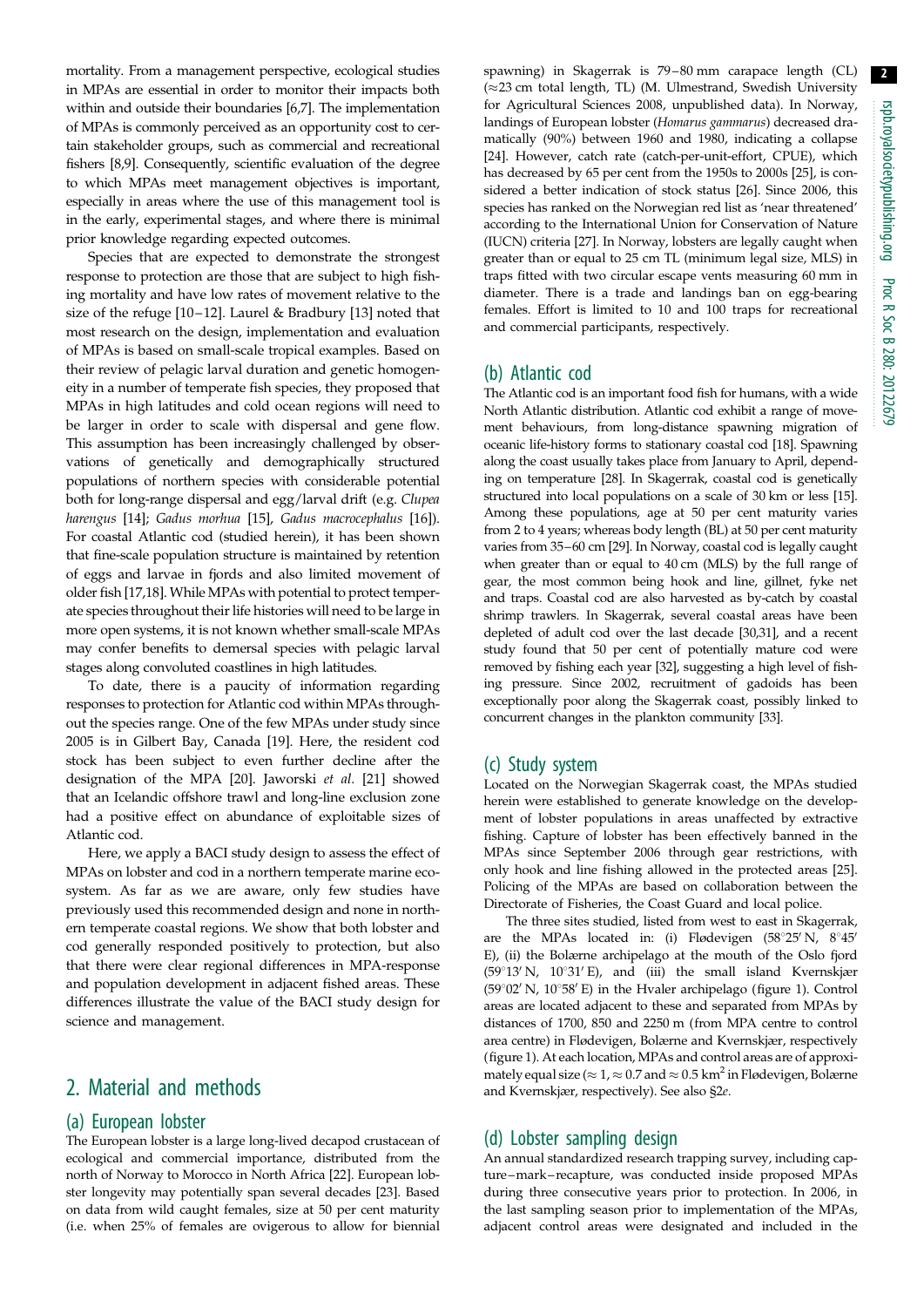<span id="page-2-0"></span>

Figure 1. Clockwise from top: (a) the location of MPA and control area pairs (Flo, Bol, Kve) and cod sampling sites (Lillesand, Arendal, Risør) in Skagerrak, (b) the Bolærne MPA and control area, (c) the Flødevigen MPA and control area, and (d) the Kvernskjær MPA and control area. For detailed geographical information on cod sampling sites see the electronic supplementary material, figures S1 – S3.

survey (2006–2010). Thus, as of 2006, the assessment programme was designed as a BACI-paired series approach [[34](#page-7-0)]. Lobsters were sampled using standard 'parlour' traps deployed in 10 – 30 m depth throughout the areas sampled. In each year, a set of 25 traps fished for four days in each of the MPA and control areas ( $n = 100$  per site and year), with a  $\approx 24$ -h soak time (ST) prior to each trap haul. Sampling effort was somewhat reduced on some occasions owing to severe weather (for details see the electronic supplementary material, table S1). Sampling was conducted between 20 August and 10 September in each year, during the same week in each region in each year, and simultaneously inside MPAs and control areas in each year (so that shared temporal effects can be accounted for) since inclusion of control areas (2006).

Lobsters were measured and tagged immediately upon capture and released at the site of capture. TL (mm) was measured from the tip of the rostrum to the posterior margin of the telson. All lobsters caught were tagged with individually numbered T-bar anchor tags (TBA2,  $45 \times 2$  mm, Hallprint Pty. Ltd, Holden Hill, South Australia) with printed information about the ongoing project. Tags were inserted in the ventral musculature between cephalotorax and abdomen, to the right side of the midline using a standard tag applicator.

#### (e) Cod sampling design

An independent study on cod was conducted on the Norwegian Skagerrak coast during 2005 – 2010 [[18,35\]](#page-7-0). Cod were captured in fyke nets (traps) in shallow water (at a depth of  $1-10$  m) during April to July (see the electronic supplementary material, figures S1 –S3). Sampling effort ranged from 74 to 411 trap hauls among years and sites (mean  $= 228$  hauls; for details see the electronic supplementary material, table S2). Trap ST was typically up to one week (range 1– 25 days). Individual cod was measured to the nearest cm, tagged, and released at the site of capture [\[35\]](#page-7-0). The cod data includes the Flødevigen MPA, a nearby control area (Arendal), a distant control area 30 km to the southwest (Lillesand) and a distant control area 40 km to the northeast (Risør) (figure 1), during 2 years prior to protection (2005– 2006) and 4 years after protection (2007–2010).

### (f) Lobster data analyses

Data analyses and plotting of results were conducted using the R software (v. 2.14.2; [\[36\]](#page-7-0)). Our hypothesis was that lobster would benefit from the MPA designations owing to the protection arising from prohibition of fixed fishing gears (i.e. any gear with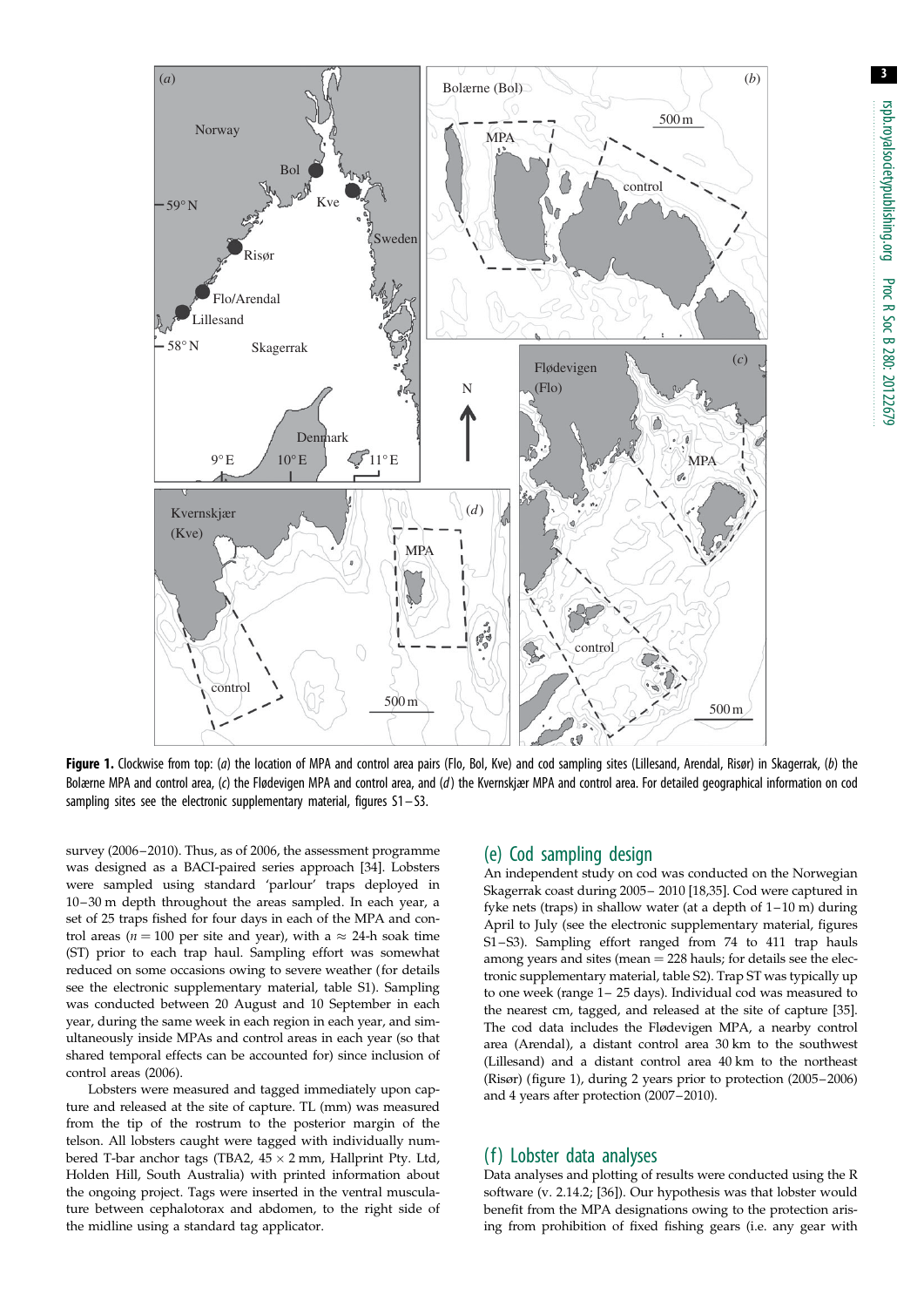<span id="page-3-0"></span>

Figure 2. Mean annual number of lobsters per trap per day (CPUE) in proposed and designated MPAs (grey) and control areas (white) (a) in Flødevigen, (b) Bolærne and (c) Kvernskjær sites. Dashed line, MPAs established. Error bars are +1 standard error (s.e.).

potential to capture this species). This hypothesis was explored by analysing spatial and temporal variation in lobster CPUE and size. We excluded the years 2004 and 2005, from which we had baseline data from MPAs only, in these analyses to obtain a balanced BACI design.

As the CPUE data were skewed towards counts of zero lobsters per trap per day (see the electronic supplementary material, figure S4a), we used a zero-inflated Poisson regression model (function: zeroinfl in R, [[37](#page-7-0)]) to analyse the effects of year, treatment and region on CPUE. Year, treatment and region were modelled as factors, where year included five levels (2006–2010, with 2006 (before MPA designation) as the reference level), treatment included two levels: (i) MPA, and (ii) control area, and region included three levels: the MPA and control area pairs (i) Flødevigen, (ii) Bolærne, and (iii) Kvernskjær. Our primary aim was to test for a significant interaction effect between year and treatment, and to test region as the predictor of excess zeros. A significant interaction effect would imply that population changes in time varied between MPAs and control areas. The rationale for testing region as the predictor of excess zeros was the fact that the Flødevigen replicate (both MPA and control area) retained a high proportion of empty traps (zero CPUE counts) throughout the dataset. We compared this model with a generalized linear Poisson regression model predicting CPUE from year  $\times$  treatment. The Vuong test [[38](#page-7-0)] was used to test whether the zero-inflated model was a significant improvement over a standard Poisson model.

We analysed the body size data by using analysis of variance (ANOVA), with the same factors and factor levels as for the CPUE data (above). Prior to ANOVA, we tested for heterogeneity of variance using Cochran's test [[39](#page-7-0)] (see the electronic supplementary material, table S3). Heterogeneity of variance among treatments may be expected in this type of experiment as variance will increase with the mean. Thus, an increase in mean body size over time, as we expected in MPAs, will result in increased overall variance in the MPA treatment relative to the control area treatment. However, with large sample size and balanced sampling design, heterogeneity of variances should not pose problems [\[39\]](#page-7-0). The body size data conformed to the normality assumption of ANOVA (see the electronic supplementary material, figure S4b).

#### (g) Cod data analyses

Our hypothesis that cod would benefit from the MPA owing to the partial protection arising from restrictions on fishing gear was explored by analysing spatial and temporal variation in cod catch (CC) and cod size using generalized linear models [\[40\]](#page-7-0). With reduced fishing, we expected both population density and mean size of individuals to increase over time. CC served as a proxy for population density. There were a substantial number

of empty hauls (24%) and most hauls with a catch contained only a few cod, causing CC as a variable to be highly skewed and zero-inflated. Therefore, CC was analysed as a binary process (i.e. the probability of catching at least one cod in a specific haul):

$$
logit(CC) = \beta_0 + \beta_1 NT + \beta_2 ST + \beta_3 DH + \beta_4, s + \beta_5, y
$$
  
+  $\beta_6, sy.$  (2.1)

Our primary aim with this model structure was to test for a significant interaction effect  $(\beta_6)$  between site (s) and year (y), as a significant interaction effect would imply that population changes in time varied between the MPA and control sites. Both site and year were modelled as factors, where site included four levels: (i) Flødevigen MPA, (ii) Arendal control area, (iii) Lillesand control area, and (iv) Risør control area. Furthermore, we aimed to statistically control for the number of traps connected in one haul (NT), the ST and the day of year the trap was hauled (DH). The number of traps connected (in a string) ranged from 1 to 6 (mean 1.7), whereas ST ranged from 1 to 25 days (mean 5.3). Sampling season was 1 April to 20 July (mean 31 May). The NT and ST variables were log-transformed in order to stabilize the variance. Note that the first year of sampling (2005) was not included in this analysis of CC, because the number of traps was not consistently registered, only the number and size of fish. We compared this starting model with simplified alternative models excluding the year effect and/or the site effect, using Akaike information criterion (AIC) as model selection criterion [\[41\]](#page-7-0). Next, we tested for effects of site  $(s)$  and year  $(y)$  on the mean size (BL) of cod, using the following model structure:

$$
BL = \beta_0 + \beta_1, s + \beta_2, y + \beta_3, sy.
$$
 (2.2)

Here, all years (2005–2010) were included as factor levels. In addition to mean size, we also estimated the large-size component of the CC as the 90 per cent percentile length (the length that 90% of the fish are smaller than).

## 3. Results

#### (a) Lobster population- and life-history changes

During 2006–2010, a total of 2074 and 1681 lobsters were captured (including recaptures), measured and tagged in the MPAs and control areas, respectively (see the electronic supplementary material, table S1). There was temporal change in CPUE, which varied significantly between MPAs and controls, and also among the three study regions (figure  $2a-c$ ).

The zero-inflated Poisson regression model predicting CPUE from year, treatment and region was statistically sigmificant ( $\chi_{11}^2$  = 730.26,  $p < 0.0001$ ). Importantly, the year  $\times$ treatment interaction effect was significant meaning that the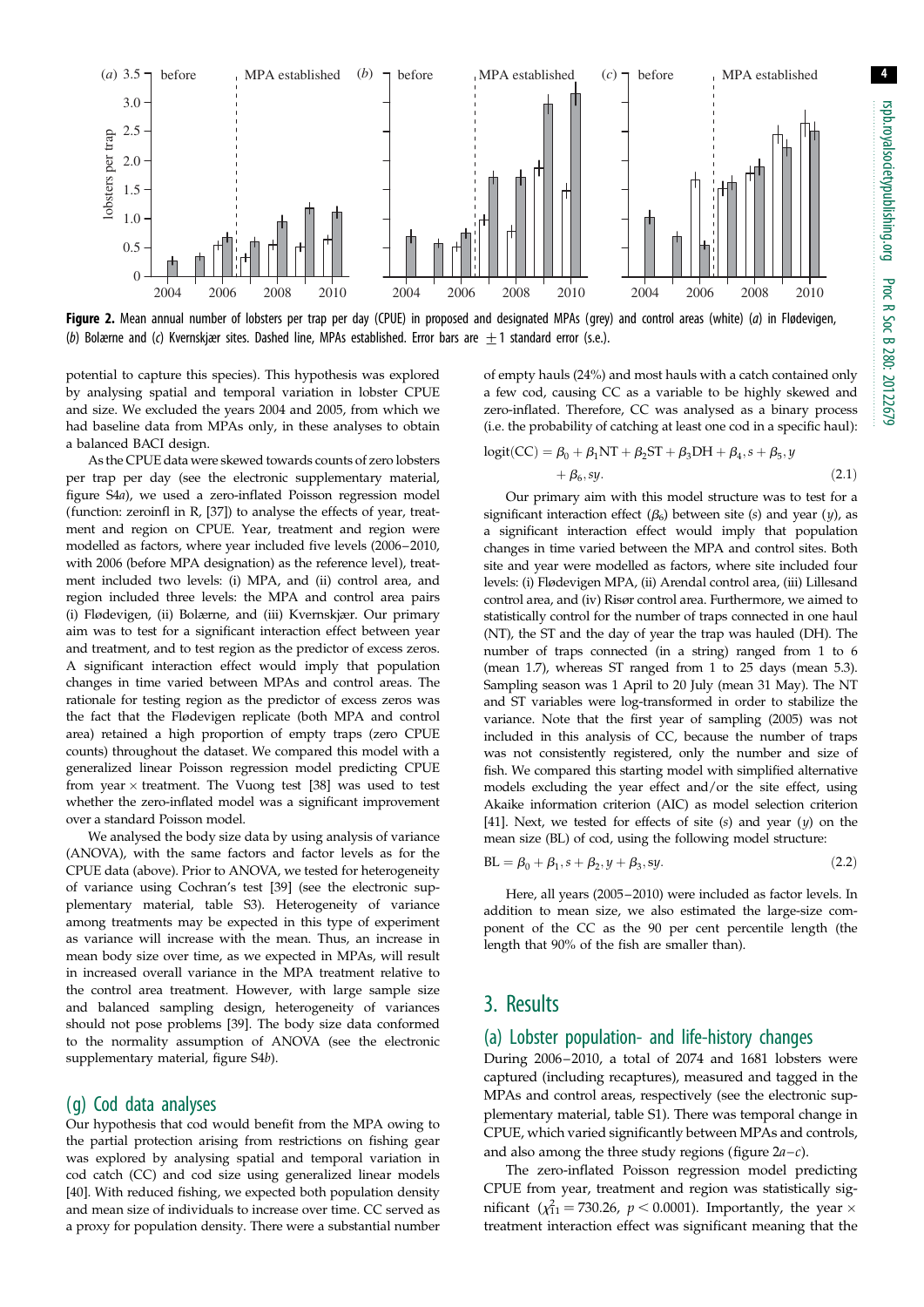

Figure 3. Mean relative change in lobsters per trap per day (catch-perunit-effort, CPUE) in MPAs (grey) and control areas (white) after MPA designation. Relative change in CPUE was calculated as a ratio of the observed  $(t = x (2007 – 2010))$  versus initial values in the year before designation  $(t = 0$  (2006)). Average relative change for the three regions was expressed as mean relative change in CPUE  $+$  1 standard error (s.e.). Vertical dashed line, MPAs established. Error bars are  $\pm$  1 standard error (s.e.).

effect of year depended on treatment and that population development was different between treatments (see the electronic supplementary material, table S4). The predictor of excess zeros, region, was statistically significant and, as expected, Flødevigen was significantly different from the other two replicates with regard to excess zeros ( $p < 0.05$ ). The Vuong test suggested that the zero-inflated model was a significant improvement over a standard Poisson regression model ( $p < 0.0001$ ). In the Flødevigen MPA, a modest increase in CPUE was evident in year 2 of protection (2008), and onwards whereas the rate of change was negligible in the control area [\(figure 2](#page-3-0)a). CPUE was similar in the Bolærne MPA and control area before MPA designation (2006) with increasing difference in all years after MPA designation (2007– 2010, [figure 2](#page-3-0)b). At Kvernskjær, CPUE was considerably higher in the control area before MPA designation. However, CPUE in the MPA increased rapidly with a mean that was more or less equal to the control area in 2007. During 2008–2010 mean CPUE increased at a similar rate in both areas ([figure 2](#page-3-0)c).

For an overall evaluation of temporal change in lobster CPUE in MPA treatments versus controls, we pooled the three study regions. By 2010, the mean relative CPUE had increased by 245 per cent in MPAs, whereas mean relative CPUE in control areas had increased by 87 per cent (figure 3).

Mean body size of lobsters varied significantly among years, depending on treatment (i.e. a significant two-way interaction effect, electronic supplementary material, table S3). From 2006 (before MPA designation) to 2010 (year four of protection), mean body size (TL) of lobsters sampled increased by 14.6 per cent, 12.5 per cent and 11.8 per cent in the Flødevigen, Bolærne and Kvernskjær MPAs, respectively [\(figure 4](#page-5-0)). Increase in control areas over the same period was 1.6 per cent, 6.1 per cent and 0.1 per cent at Flødevigen, Bolærne and Kvernskjær, respectively [\(figure 4](#page-5-0)). For the three study regions combined, mean body size increased by 13.0 per cent and 2.6 per cent in MPAs and control areas, respectively.

During the four years after MPA designation (2006 –2010), a total of 85 lobsters tagged inside MPAs were subsequently reported by recreational and commercial fishers outside MPAs. Fifty-one of the reported recoveries included information on geographical capture position. Out of these, 42 (80%) recoveries were made less than 5 km from MPA centres, although individuals were recovered up to 22 km away (see the electronic supplementary material, figure S5). During the period, four lobsters (4.7% of all reported recoveries) tagged inside MPAs were reported captured in adjacent control areas. This occurred in the Kvernskjær ( $n = 2$ ) and Bolærne  $(n = 2)$  control areas. No lobsters tagged in the Flødevigen MPA were reported recaptured in the adjacent control area. No lobsters tagged in control areas were recaptured in adjacent MPAs during research trapping surveys.

### (b) Cod population- and life-history changes

During 2005–2010 a total of 12 116 cod were captured and measured (see the electronic supplementary material, table S2). Model selection supported an interaction effect between year and site on the probability of catching cod in a haul (see the electronic supplementary material, table S5). Removing the interaction term or any of the additive effects increased the AIC value by at least 55 units and was, therefore, not supported. In 2006, prior to protection, the expected proportion of traps containing cod was high with no clear differences among sites [\(figure 5](#page-5-0)a). After designation, during 2007–2010, the MPA consistently had the highest expected proportion of traps with cod [\(figure 5](#page-5-0)a). In general, the catches tended to decrease throughout the study duration, but the MPA maintained the highest level of traps with cod [\(figure 5](#page-5-0)a). As expected, the probability of catching cod in a haul also increased with the number of traps used per haul ( $\beta_2 = 0.57$ , s.e.  $= 0.17$ ,  $p < 0.001$ ) and ST ( $\beta_3 = 0.74$ , s.e.  $= 0.065$ ,  $p < 0.001$ ). The probability of catching cod also decreased as the sampling season progressed  $(\beta_4 = -0.035, s.e. = 0.0029,$  $p < 0.001$ ). The mean BL of cod varied significantly among years and sites ( $p < 0.001$ , electronic supplementary material, table S6). Prior to designation, cod from the MPAwere, on average, among the smallest in the study. From 2008 and onwards, the MPA cod had the highest average size [\(figure 5](#page-5-0)b). In 2010, cod in the MPA were on average 5 cm longer than cod in any of the control regions ([figure 5](#page-5-0)b). Similarly, prior to protection, the large-size component (90% percentile length) of cod in the MPA was among the smallest in the study. From 2008 and onwards, the MPA had the largest 90 per cent percentile length [\(figure 5](#page-5-0)c). In 2010, the large-size component in the MPA was 8 cm longer than in any of the control regions, and 17 cm longer than cod from the nearest control region surrounding the reserve ([figure 5](#page-5-0)*c*).

## 4. Discussion

This study is one of few to use the recommended BACI-approach to assess MPA effects [[4\]](#page-7-0), and, to the best of our knowledge, the first to do so for European lobster and Atlantic cod. This approach allowed an unambiguous test of effects of protection on population density and body size of lobster and a relatively robust test of the same for cod. Importantly, our study revealed differences in the response to protection among MPA replicates. Inherently, such differences would not have been detected by a study focusing on a single MPA–control area pair.

Based on our BACI-approach, the findings reported herein provide evidence that protection resulted in significant population change, in the case of lobster, within all three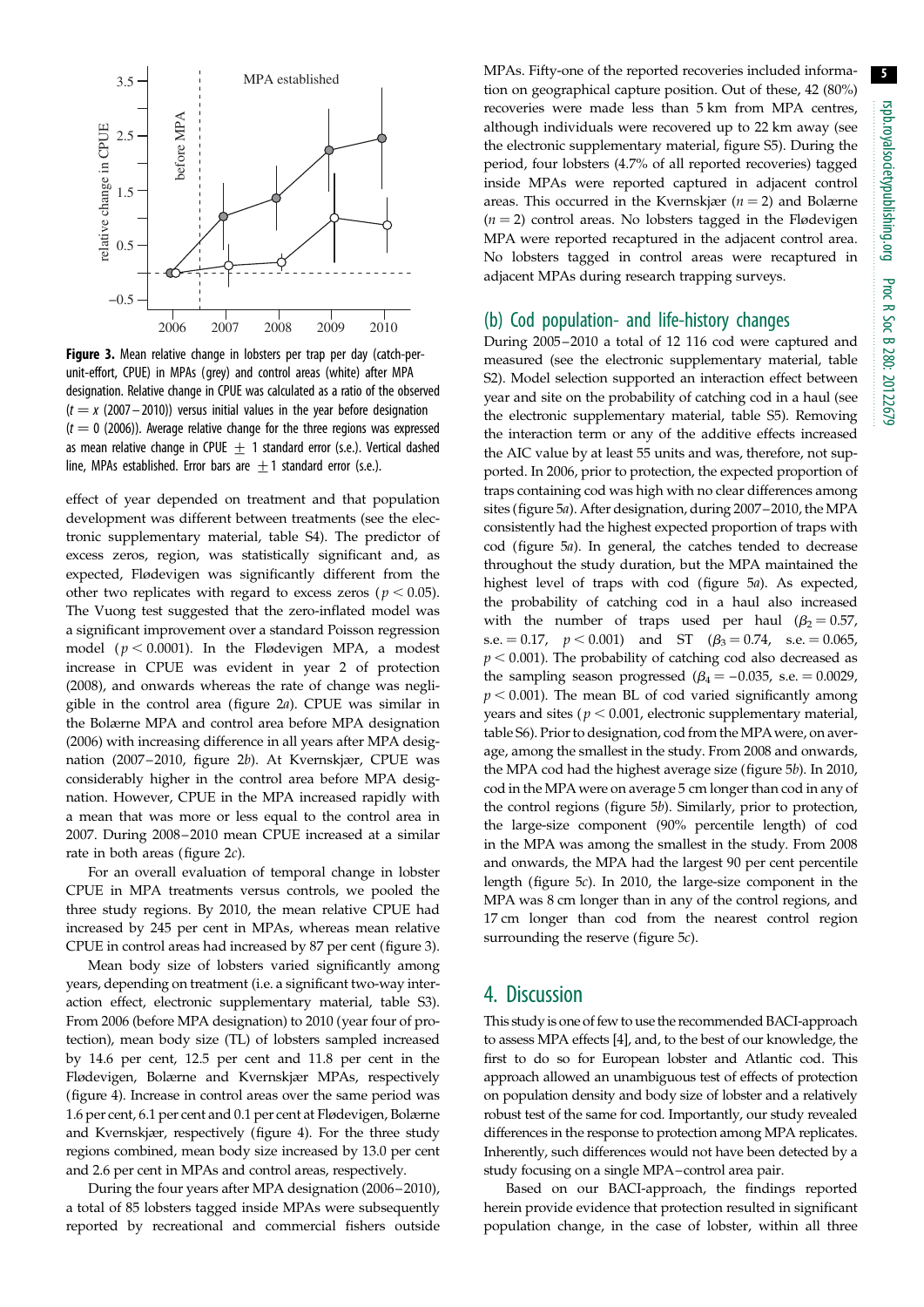<span id="page-5-0"></span>

Figure 4. Mean annual body size of lobsters (TL) in proposed and designated MPAs (grey) and control areas (white) in (a) Flødevigen, (b) Bolærne and (c) Kvernskjær. Vertical dashed line, MPAs established; horizontal dashed line, minimum legal size, 25 cm (TL), introduced in 2008 (increased from 24 cm). Error bars are  $+1$  standard error (s.e.).



Figure 5. Cod catches (CCs) within the Flødevigen MPA (grey), a nearby control area (light grey), a distant southwestern control area (white) and a distant northeastern control area (dark grey). (a) Estimates refer to the probability of a trap containing at least one cod, (b) for a mean soak time of 5 days and the mean sampling date of 31 May as predicted from a generalized linear model (see §2), the mean body length of cod and (c) the large-size (90% percentile) component of the CC. Dashed line, MPA established. Error bars are  $\pm$ standard error (s.e.). Map of sampling regions: [figure 1](#page-2-0); maps of exact sampling locations: electronic supplementary material, figures S1– S3.

MPAs studied. The average magnitude of change based on CPUE (245%) seems to match reasonably well with that reported in a recent study that addressed effects of protection on European lobster in the southern UK, near the middle of the species' range [\[42\]](#page-7-0). That work suggested a 127 per cent increase in the abundance of legal-sized lobsters in the Lundy Island notake zone, resulting in legal-sized lobsters being five times more abundant within the no-take zone, compared with near and far control areas, after 4 years of protection. Together, these results suggest that MPAs can be an effective management tool in rebuilding and conserving depleted European lobster populations throughout this species' range.

The general pattern of increasing abundance and size of lobsters within the three MPAs is consistent with increased survival of resident individuals owing to cessation of harvesting. A recent acoustic tagging study conducted within the 6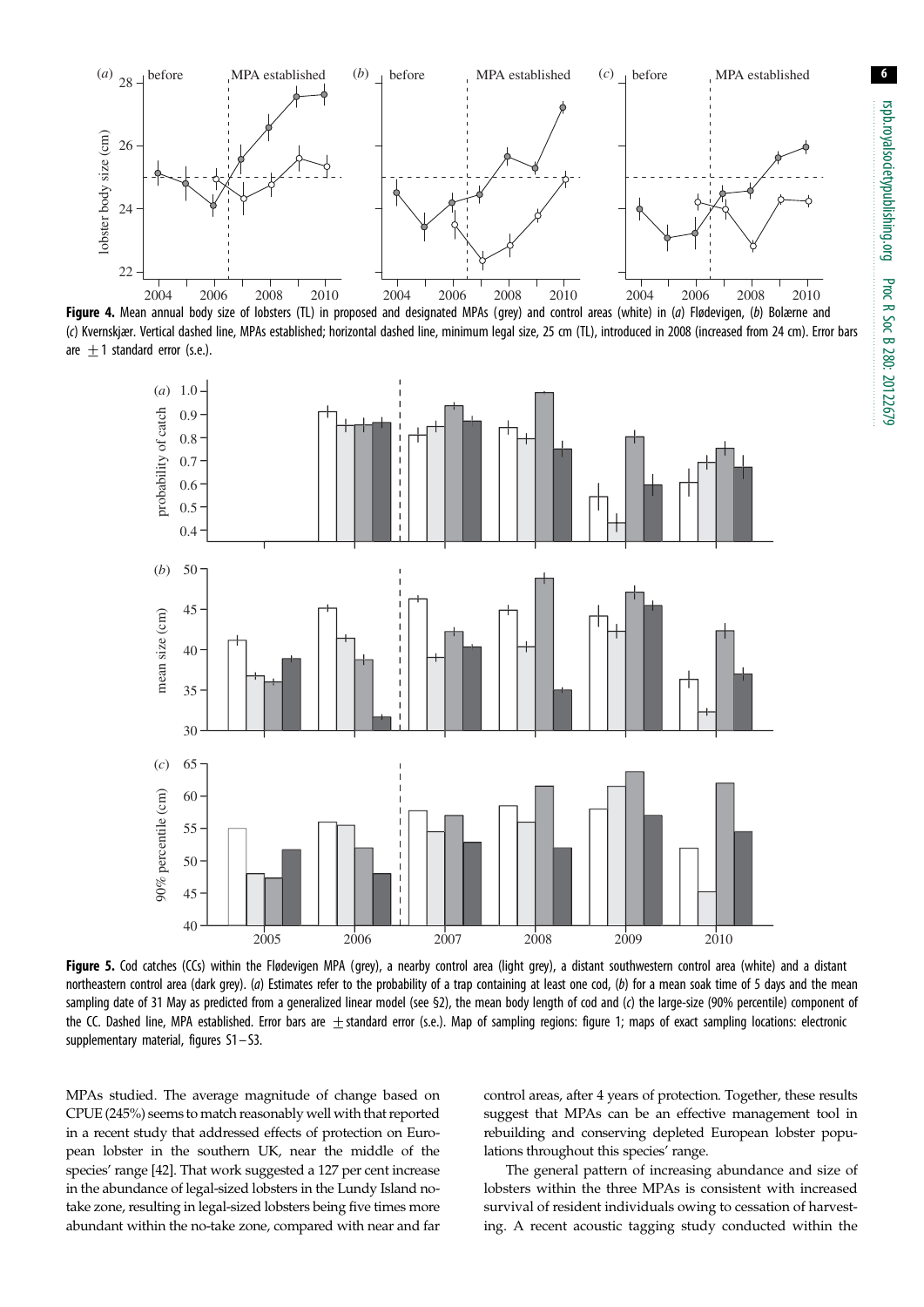<span id="page-6-0"></span>Flødevigen MPA suggested high site fidelity of adult lobsters in this area, with 95 per cent of tagged lobsters remaining within or near MPA boundaries for up to 1 year [[43\]](#page-7-0). This is corroborated by the accumulation of tagged individuals in catches over time (unpublished data, to be reported elsewhere). Although sparse, the reports of recoveries outside MPAs (=85 lobsters, constituting  $\approx$  4% of the tagged population in MPAs, see the electronic supplementary material, figure S5), are indicative of some degree of spill-over to adjoining areas and existence of more transient behaviours. The mean increase in body size in the three MPAs was 13.0 per cent, not an uncommon response in MPAs elsewhere (see Lester et al. [\[44](#page-7-0)] and references therein), and indicative of an ongoing recovery of the age and size structure which is likely to benefit the reproductive potential within the MPAs. A modest increase in mean body size (2.6%) was also evident in the control areas. This increase could be owing to the introduction of a 25 cm (TL) MLS (increased from 24 cm) in 2008. In general, lobster species have shown rapid positive response to protection within MPAs [[42,](#page-7-0)[45,46](#page-8-0)].

Coastal Atlantic cod responded significantly to partial protection (absence of harvesting by traps and gillnets) through increased population density and body size. Coastal cod are genetically structured on a fine geographical scale [\[15,18](#page-7-0)], implying that populations are also demographically disconnected at a fine scale. Thus, reduction of fishing mortality on a small spatial scale can be sufficient to drive population and life-history change in this species. There are no studies on Atlantic cod to which we can compare our results. However, evidence for effects of small-scale MPAs on density and body size of mobile predatory fish species is abundant from other temperate areas (see Lester et al. [\[44](#page-7-0)] and references therein).

Recent studies on Skagerrak coastal cod have demonstrated that harvest selection may act on life-history traits (such as growth) as well as on behavioural traits [\[32](#page-7-0)[,47](#page-8-0)]. The results presented herein provide support to the notion that MPAs may help to counter evolutionary impacts of harvesting on cod through restoration of size–structure [\[48](#page-8-0)]. However, MPAs may also set up new and unanticipated selection pressures, if, for example, survival favours individuals with limited space use. The positive effect of partial protection on cod in the small Flødevigen MPA could be attributed to increased survival in individuals displaying extreme site fidelity, a behaviour that might not be representative for the population norm. This should be considered when designing MPAs, as they should ideally be configured to accommodate a range of space use behaviours.

Although lobster population density increased in all MPAs, our study revealed differences in response to protection among MPA/control area replicates (see [figure 2](#page-3-0) and §3). The easternmost replicate (Kvernskjær) stood out with a population density that was higher in the control area before MPA designation. Here, population density in the MPA increased rapidly and was more or less equal to that of the control area in 2007 (1 year after MPA designation). Thereafter, population density increased at a similar rate in both areas [\(figure 2](#page-3-0)c). Similarly, albeit of lesser magnitude, population density increased in the Bolærne control area. Here, the increased population density observed in the 2009 sampling season might have been caused by the introduction of an increased MLS in 2008. This seemed to have constituted a temporary conservation effect that was removed by the time we conducted the 2010 sampling ([figure 2](#page-3-0)b). The adjacent Bolærne MPA was the replicate in which we observed the largest effect on lobster population density throughout the study. Effects were present, but more modest in the westernmost and largest MPA (Flødevigen). These differences demonstrate spatial heterogeneity in effects of protection in largely similar systems that cannot be given a straightforward explanation. We deem this an important finding in itself when considering that scientific studies are used to support management decisions that may have significant socioeconomic impacts. This study thus underscores the need for proper design choices and adequate replication in studies assessing MPA effects [1–[4\]](#page-7-0).

Importantly, MPAs should not be viewed as a cure all solution to conserve depleted fish stocks, as there might be other large-scale effects related to global change and subsequent community changes in coastal seas, acting in addition to harvesting and proximately causing the observed decline and recruitment failure [[33,](#page-7-0)[49](#page-8-0)]. Because of this, cod populations might be rendered less robust to harvesting than they were historically. That said, properly designed experimental evaluation of MPAs (including no-take areas) at spatial scales that are relevant to fisheries management are urgently needed to obtain good knowledge on the full potential of this management tool in northern waters.

Coastal areas face management challenges for lobster and cod. For lobster, recreational fishing is popular, regulations are liberal and reported landings do not always reflect the actual harvest [\[26](#page-7-0)]. In conclusion, our study show that harvested marine species in northern temperate waters may benefit from small-scale MPAs. We further emphasize the need for replicated MPA/control area pairs (i.e. the BACI-paired series design) in the assessment of MPAs, as monitoring single MPAs may lead to variable conclusions and, perhaps, management implications.

The necessary permissions for capture– release and tagging of lobster and cod were obtained from the Norwegian Animal Research Authority (FDU) and from the Norwegian Directorate of Fisheries (for sampling inside MPAs).

We thank S.E. Enersen, Ø. Paulsen, P. Baardsen, K. Enersen, H. Sannæs and S. Bosgraaf for field assistance. The long-term monitoring work was financed by the Institute of Marine Research through the Coastal Zone Programme. The preparation of this paper was supported by the Research Council of Norway, and by EU and the Norwegian government through the INTERREG III A programme. This paper benefitted from helpful discussions with M. Srinivasan and G. P. Jones, and comments provided by one anonymous referee.

# **References**

- 1. Russ GR. 2002 Yet another review of marine reserves as reef fishery management tools. In Coral reef fishes: dynamics and diversity in a complex ecosystem (ed. PF Sale), pp. 421– 443. San Diego, CA: Academic Press.
- 2. Willis TJ, Millar RB, Babcock RC, Tolimieri N. 2003 Burdens of evidence and the benefits of marine reserves: putting Descartes before des horse? Environ. Conserv. 30, 97 – 103. [\(doi:10.1017/](http://dx.doi.org/10.1017/S03768929030000092) [S03768929030000092](http://dx.doi.org/10.1017/S03768929030000092))
- 3. Tetrault I, Ambrose RF. 2007 Temperate marine reserves enhance targeted but not untargeted fishes in multiple no-take MPAs. Ecol. Appl. 17, 2251– 2267. ([doi:10.1890/](http://dx.doi.org/10.1890/06-0161.1) [06-0161.1](http://dx.doi.org/10.1890/06-0161.1))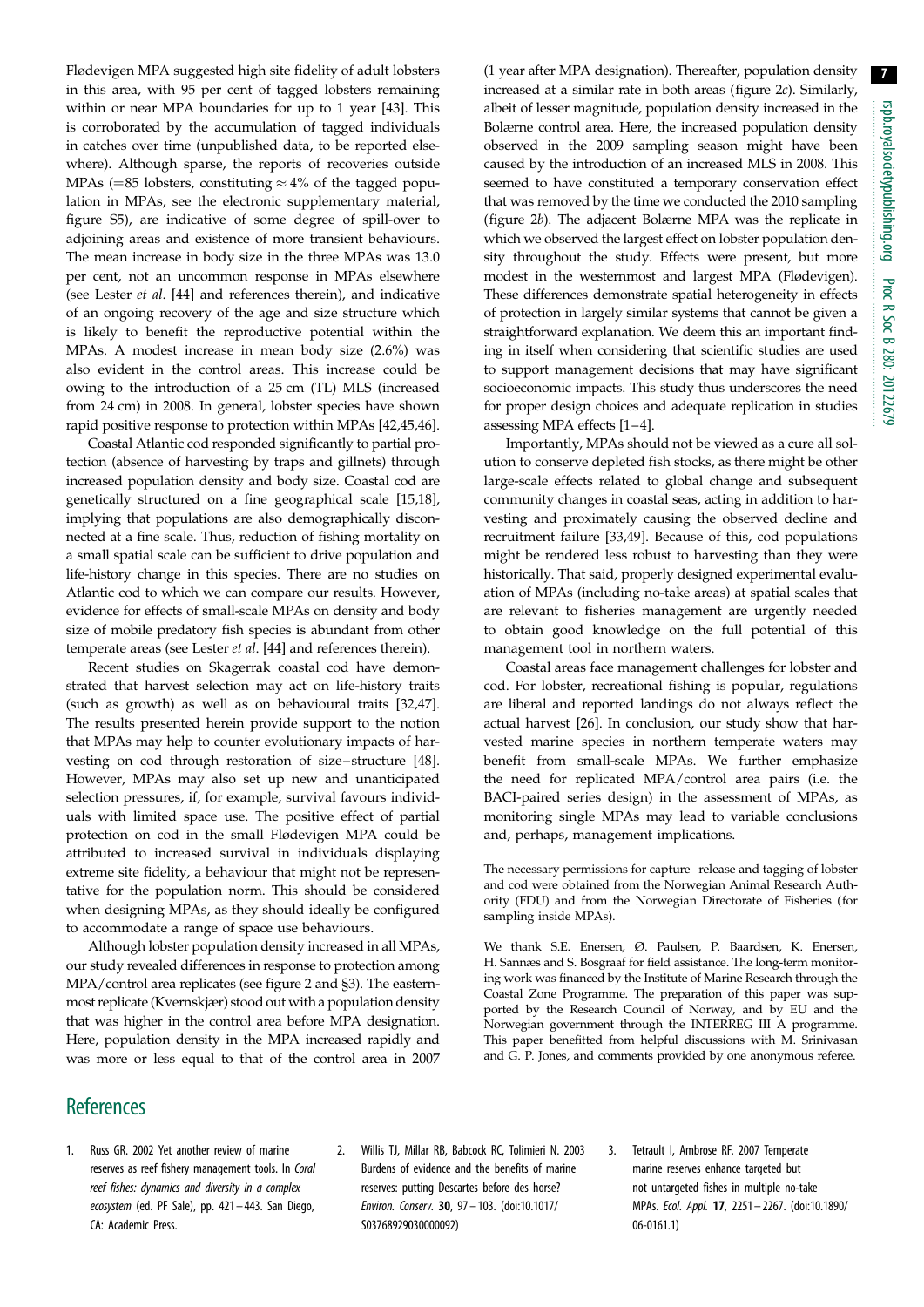8

- <span id="page-7-0"></span>4. Osenberg CW, Shima JS, Miller SL, Stier AC. 2011 Ecology: assessing effects of marine protected areas: confounding in space and possible solutions. In Marine protected areas: a multidisciplinary approach (ed. J Claudet), pp. 143– 167. Cambridge, UK: Cambridge University Press.
- 5. Fenberg PB et al. 2012 The science of European marine reserves: status, efficacy, and future needs. Mar. Policy. 36, 1012– 1021. [\(doi:10.1016/j.marpol.](http://dx.doi.org/10.1016/j.marpol.2012.02.021) [2012.02.021\)](http://dx.doi.org/10.1016/j.marpol.2012.02.021)
- 6. Lubchenco J, Palumbi SR, Gaines SD, Andelman S. 2003 Plugging a hole in the ocean: the emerging science of marine reserves. Ecol. Appl. 13, S3-S7. [\(doi:10.1890/1051-0761\(2003\)013\[0003:PAHITO\]2.0.](http://dx.doi.org/10.1890/1051-0761(2003)013[0003:PAHITO]2.0.CO;2)  $C(0;2)$
- 7. Sale PF et al. 2005 Critical science gaps impede use of no-take fishery reserves. Trends Ecol. Evol. 20, 74 – 80. ([doi:10.1016/j.tree.2004.11.007\)](http://dx.doi.org/10.1016/j.tree.2004.11.007)
- 8. Suman D, Shivlani M, Milon JW. 1999 Perceptions and attitudes regarding marine reserves: a comparison of stakeholder groups in the Florida Keys National Marine Sanctuary. Ocean Coast. Manage. 42, 1019– 1040. [\(doi:10.1016/S0964-](http://dx.doi.org/10.1016/S0964-5691(99)00062-9) [5691\(99\)00062-9\)](http://dx.doi.org/10.1016/S0964-5691(99)00062-9)
- 9. Fernandes L et al. 2005 Establishing representative no-take areas in the Great Barrier Reef: large-scale implementation of theory on marine protected areas. Conserv. Biol. 19, 1733 – 1744. [\(doi:10.1111/j.](http://dx.doi.org/10.1111/j.1523-1739.2005.00302.x) [1523-1739.2005.00302.x\)](http://dx.doi.org/10.1111/j.1523-1739.2005.00302.x)
- 10. Kelly S, MacDiarmid AB. 2003 Movement patterns of mature spiny lobsters, Jasus edwardsii, from a marine reserve. NZ J. Mar. Freshwater 37, 149 - 158. [\(doi:10.1080/00288330.2003.9517153](http://dx.doi.org/10.1080/00288330.2003.9517153))
- 11. Palumbi SR. 2004 Marine reserves and ocean neighborhoods: the spatial scale of marine populations and their management. Annu. Rev. Environ. Resour. 29, 31– 68. [\(doi:10.1146/annurev.](http://dx.doi.org/10.1146/annurev.energy.29.062403.102254) [energy.29.062403.102254\)](http://dx.doi.org/10.1146/annurev.energy.29.062403.102254)
- 12. McCook LJ et al. 2010 Adaptive management of the Great Barrier Reef: a globally significant demonstration of the benefits of networks of marine reserves. Proc. Natl Acad. Sci. USA 107, 18 278– 18 285. ([doi:10.1073/pnas.0909335107](http://dx.doi.org/10.1073/pnas.0909335107))
- 13. Laurel BJ, Bradbury IR. 2006 'Big' concerns with high latitude marine protected areas (MPAs): trends in connectivity and MPA size. Can. J. Fish. Aquat. Sci. 63, 2603 – 2607. [\(doi:10.3354/meps06922\)](http://dx.doi.org/10.3354/meps06922)
- 14. Ruzzante DE et al. 2006 Biocomplexity in a highly migratory marine pelagic fish, Atlantic herrring. Proc. R. Soc. B 273, 1459-1464. [\(doi:10.1098/rspb.](http://dx.doi.org/10.1098/rspb.2005.3463) [2005.3463\)](http://dx.doi.org/10.1098/rspb.2005.3463)
- 15. Jorde PE, Knutsen H, Espeland SH, Stenseth NC. 2007 Spatial scale of genetic structuring in coastal cod Gadus morhua and geographic extent of local populations. Mar. Ecol. Prog. Ser. 343, 229– 237. [\(doi:10.3354/meps06922\)](http://dx.doi.org/10.3354/meps06922)
- 16. Cunningham KM, Canino MF, Spies IB, Hauser L. 2009 Genetic isolation by distance and localized fjord population structure in Pacific cod (Gadus macrocephalus): limited effective dispersal in the northeastern Pacific Ocean. Can. J. Fish. Aquat. Sci. 66, 153– 166. ([doi:10.1146/annurev.energy.29.](http://dx.doi.org/10.1146/annurev.energy.29.062403.102254) [062403.102254](http://dx.doi.org/10.1146/annurev.energy.29.062403.102254))
- 17. Ciannelli L, Knutsen H, Olsen EM, Espeland SH, Asplin L, Jelmert A, Knutsen JA, Stenseth NC. 2010 Maintenance of small-scale genetic structure in a marine population in relation to water circulation and egg characteristics. Ecology 91, 2918 - 2930. [\(doi:10.1890/09-1548.1](http://dx.doi.org/10.1890/09-1548.1))
- 18. Knutsen H, Olsen EM, Jorde PE, Espeland SH, André C, Stenseth NC, 2011 Are low but statistically significant levels of genetic differentiation in marine fishes 'biologically meaningful'? A case study of coastal Atlantic cod. Mol. Ecol. 20, 768– 783. [\(doi:10.1111/j.1365-294X.2010.04979.x](http://dx.doi.org/10.1111/j.1365-294X.2010.04979.x))
- 19. Hu L, Wroblewski JS. 2009 Conserving a subpopulation of the northern Atlantic cod metapopulation with a marine protected area. Aquat. Conserv. 19, 178– 193. [\(doi:10.1002/aqc.](http://dx.doi.org/10.1002/aqc.994) [994](http://dx.doi.org/10.1002/aqc.994))
- 20. DFO 2010 Review of the Gilbert Bay Marine Protected Area monitoring indicators, protocols and strategies, and an assessment of the Gilbert Bay cod population. DFO Canadian Science Advisory Secretariat Science Advisory Report, 2010/027.
- 21. Jaworski A, Solmundsson J, Ragnarsson SA. 2006 The effect of area closures on the demersal fish community off the east coast of Iceland. ICES J. Mar. Sci. **63**, 897 – 911. (doi:10.1016/i.icesims.2006.03. [001](http://dx.doi.org/10.1016/j.icesjms.2006.03.001))
- 22. Triantafyllidis A et al. 2005 Mitochondrial DNA variation in the European lobster (Homarus gammarus) throughout the range. Mar. Biol. 146, 223 – 235. [\(doi:10.1007/s00227-004-1435-2\)](http://dx.doi.org/10.1007/s00227-004-1435-2)
- 23. Sheehy MRJ, Bannister RCA, Wickins JF, Shelton PMJ. 1999 New perspectives on the growth and longevity of the European lobster (Homarus gammarus). Can. J. Fish. Aquat. Sci. 56, 1904 – 1915. [\(doi:10.1139/cjfas-56-10-1904\)](http://dx.doi.org/10.1139/cjfas-56-10-1904)
- 24. Agnalt AL, Kristiansen TS, Jørstad KE. 2007 Growth, reproductive cycle, and movement of berried European lobsters (Homarus gammarus) in a local stock off southwestern Norway. ICES J. Mar. Sci. 64, 288 – 297. [\(doi:10.1093/icesjms/fsl020](http://dx.doi.org/10.1093/icesjms/fsl020))
- 25. Pettersen AR, Moland E, Olsen EM, Knutsen JA. 2009 Lobster reserves in coastal Skagerrak: an integrated analysis of the implementation process. In Integrated coastal zone management (eds E Dahl, E Moksness, J Støttrup), pp. 178 – 188. London, UK: Wiley-Blackwell Publishing.
- 26. Kleiven AR, Olsen EM, Vølstad JH. 2012 Total catch of a red-listed marine species is an order of magnitude higher than official data. PLOS ONE 7. e31216. ([doi:10.1371/journal.pone.0031216](http://dx.doi.org/10.1371/journal.pone.0031216))
- 27. Oug E, Brattegaard T, Vader W, Christiansen ME, Walseng B, Djursvoll P. 2010 Crustacea. In The 2010 Norwegian Red List for Species (eds JA Kålås, A Viken, S Henriksen, S Skjelseth), pp. 209 – 222. Trondheim, Norway: Norwegian Biodiversity Information Centre.
- 28. Brander KM. 1994 The location and timing of cod spawning around the British Isles. ICES J. Mar. Sci. 51, 71 – 89. ([doi:10.1006/jmsc.1994.1007](http://dx.doi.org/10.1006/jmsc.1994.1007))
- 29. Olsen EM, Knutsen H, Gjøsæter J, Jorde PE, Knutsen JA, Stenseth NC. 2004 Life history variation among local populations of Atlantic cod (Gadus morhua)

from the Norwegian Skagerrak coast. J. Fish Biol. 64, 1725– 1730. [\(doi:10.1111/j.1095-8649.2004.](http://dx.doi.org/10.1111/j.1095-8649.2004.00402.x) [00402.x](http://dx.doi.org/10.1111/j.1095-8649.2004.00402.x))

- 30. Svedäng H. 2003 The inshore demersal fish community on the Swedish Skagerrak coast: regulation by recruitment from offshore sources. ICES J. Mar. Sci. 60, 23– 31. ([doi:10.1006/jmsc.](http://dx.doi.org/10.1006/jmsc.2002.1329) [2002.1329](http://dx.doi.org/10.1006/jmsc.2002.1329))
- 31. Olsen EM, Carlson SM, Gjøsæter J, Stenseth NC. 2009 Nine decades of decreasing phenotypic variability in Atlantic cod. Ecol. Lett. 12, 622-631. ([doi:10.1111/j.1461-0248.2009.01311.x\)](http://dx.doi.org/10.1111/j.1461-0248.2009.01311.x)
- 32. Olsen EM, Moland E. 2011 Fitness landscape of Atlantic cod shaped by harvest selection and natural selection. Evol. Ecol. 25, 695 – 710. ([doi:10.1007/](http://dx.doi.org/10.1007/s10682-010-9427-9) [s10682-010-9427-9](http://dx.doi.org/10.1007/s10682-010-9427-9))
- 33. Johannessen T, Dahl E, Falkenhaug T, Naustvoll LJ. 2011 Concurrent recruitment failure in gadoids and changes in the plankton community along the Norwegian Skagerrak coast after 2002. ICES J. Mar. Sci. 69, 795– 801. ([doi:10.1093/](http://dx.doi.org/10.1093/icesjms/fsr194) [icesjms/fsr194\)](http://dx.doi.org/10.1093/icesjms/fsr194)
- 34. Stewart-Oaten A, Murdoch WW, Parker KR. 1986 Environmental impact assessment: 'pseudoreplication' in time? Ecology 67, 929– 940. ([doi:10.2307/1939815](http://dx.doi.org/10.2307/1939815))
- 35. Espeland SH, Olsen EM, Knutsen H, Gjøsæter J, Danielssen D, Stenseth NC. 2008 New perspectives on fish movement: kernel and GAM smoothers applied to a century of tagging data on coastal cod. Mar. Ecol. Prog. Ser. 372, 231– 241. ([doi:10.3354/](http://dx.doi.org/10.3354/meps07721) [meps07721](http://dx.doi.org/10.3354/meps07721))
- 36. R Development Core Team 2012 R: a language and environment for statistical computing. Vienna, Austria: R Foundation for Statistical Computing.
- 37. Zeileis A, Kleiber C, Jackman S. 2008 Regression models for count data in R. J. Stat. Softw. 27.  $1 - 26$ .
- 38. Vuong QH. 1989 Likelihood ratio tests for model selection and non-tested hypotheses. Econometrica 57, 307 – 333. [\(doi:10.2307/1912557\)](http://dx.doi.org/10.2307/1912557)
- 39. Underwood AJ. 1997 Experiments in ecology: their logical design and interpretation using analysis of variance. Cambridge, UK: Cambridge University Press.
- 40. McCullagh P, Nelder JA. 1989 Generalized linear models. New York, NY: Chapman & Hall/CRC Press.
- 41. Burnham KP, Anderson DR. 1998 Model selection and inference. New York, NY: Springer.
- 42. Hoskin MG, Coleman RA, von Carlshausen E, Davis CM. 2011 Variable population responses to the establishment of a temperate no-take zone. Can. J. Fish. Aquat. Sci. 68, 185 – 200. [\(doi:10.1139/](http://dx.doi.org/10.1139/F10-143) [F10-143](http://dx.doi.org/10.1139/F10-143))
- 43. Moland E, Olsen EM, Andvord K, Knutsen JAK, Stenseth NC. 2011 Home range of European lobster (Homarus gammarus) in a marine reserve: implications for future reserve design. Can. J. Fish. Aquat. Sci. 68, 1197 - 1210. ([doi:10.1139/F2011-053\)](http://dx.doi.org/10.1139/F2011-053)
- 44. Lester SE, Halpern BS, Grorud-Colvert K, Lubchenco J, Ruttenberg BI, Gaines SD, Airame S, Warner RR. 2009 Biological effects within no-take marine reserves: a